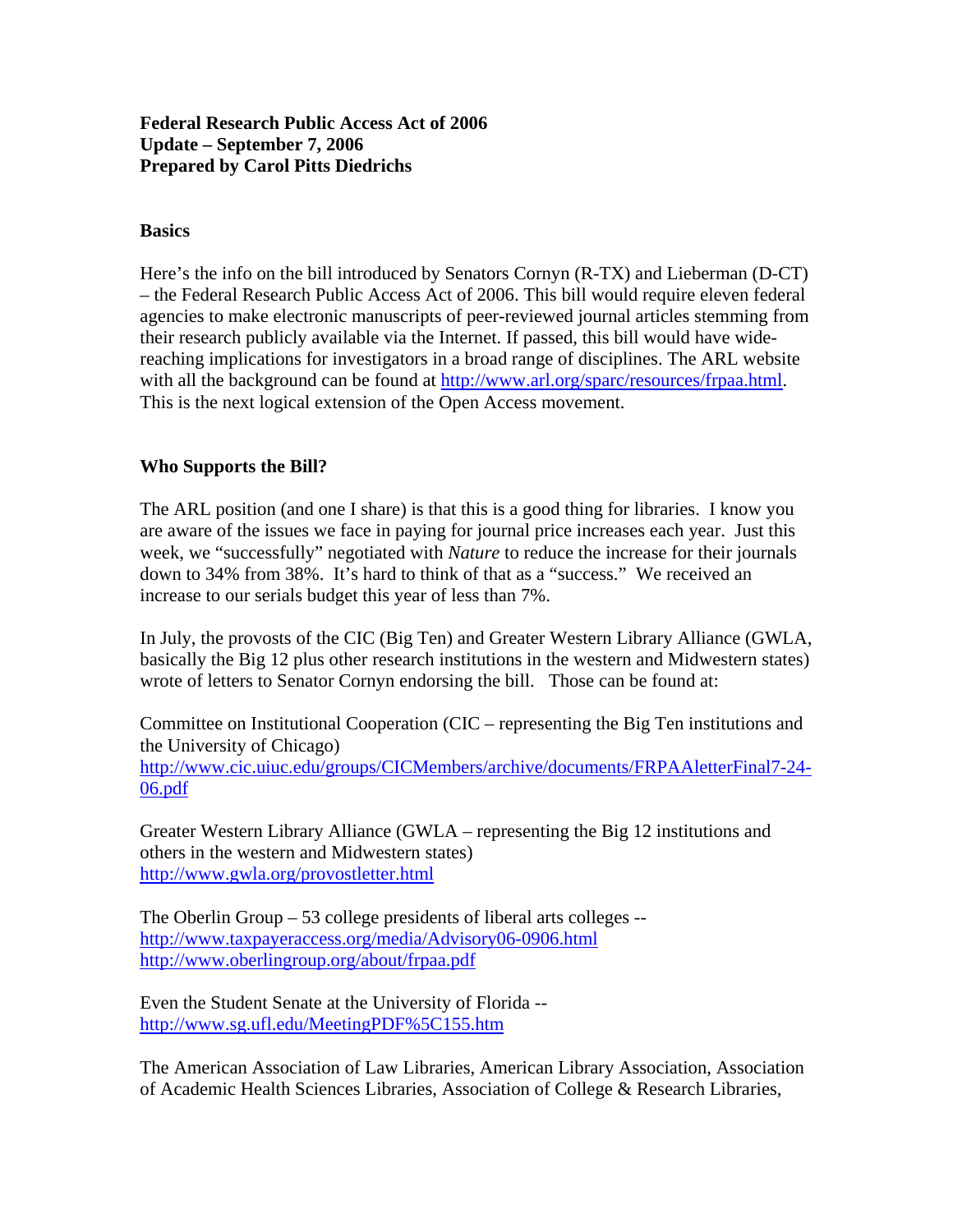Association of Research Libraries, Greater Western Library Alliance, Medical Library Association, SPARC, and The Special Libraries Association encourage taxpayers and other stakeholders in the scientific process to add their support for this important legislation. Details are online at http://www.taxpayeraccess.org/frpaa/.

# **Who Opposes the Bill?**

As support for the bill has grown, opponents of FRPAA are now contacting provosts, presidents, and other leaders of higher education institutions to ask that they sign a letter opposing FRPAA. I've attached a review the key provisions of the legislation and the library community's response to specific concerns expressed by opponents of the legislation.

#### *On Campus opposition*

I am also aware that we have at least one person on campus who opposes the legislation. William A. Thomas, Hudnall Professor of Geology, and President of the Geological Society of America, has written a letter on behalf of his scholarly society opposing the legislation. The letter does reveal some misunderstandings of the potential implications of the bill on issues such as peer review. Professor Thomas states in his letter that "this legislation, as written, is unnecessary and would adversely impact the existing peerreview publication system ..." This legislation doesn't have an impact on peer review; scholarly work would still be reviewed and vetted by peers; published in scholarly journals; and then posted in the open access depositories. The Society's position can be found at http://www.geosociety.org/aboutus/position.htm. This perspective is reflective of many (but not all) scholarly societies whose organizational budgets are predicated on the sale of print and electronic journals.

#### *Additional issue*

It has also come to my attention – though not because anyone has asked me – that the Senate Council has been alerted to this issue and is discussing whether I (not you apparently) as Dean of Libraries has the right to take an official position on this issue if I haven't consulted with my faculty. And so it continues ...

#### **University of Kentucky Position**

There has been no widespread campus conversation about legislation nor have I had any conversation with my faculty. I would expect a few of them to be aware of the issue because of their own professional involvement.

I am in favor of our taking a position supporting the legislation.